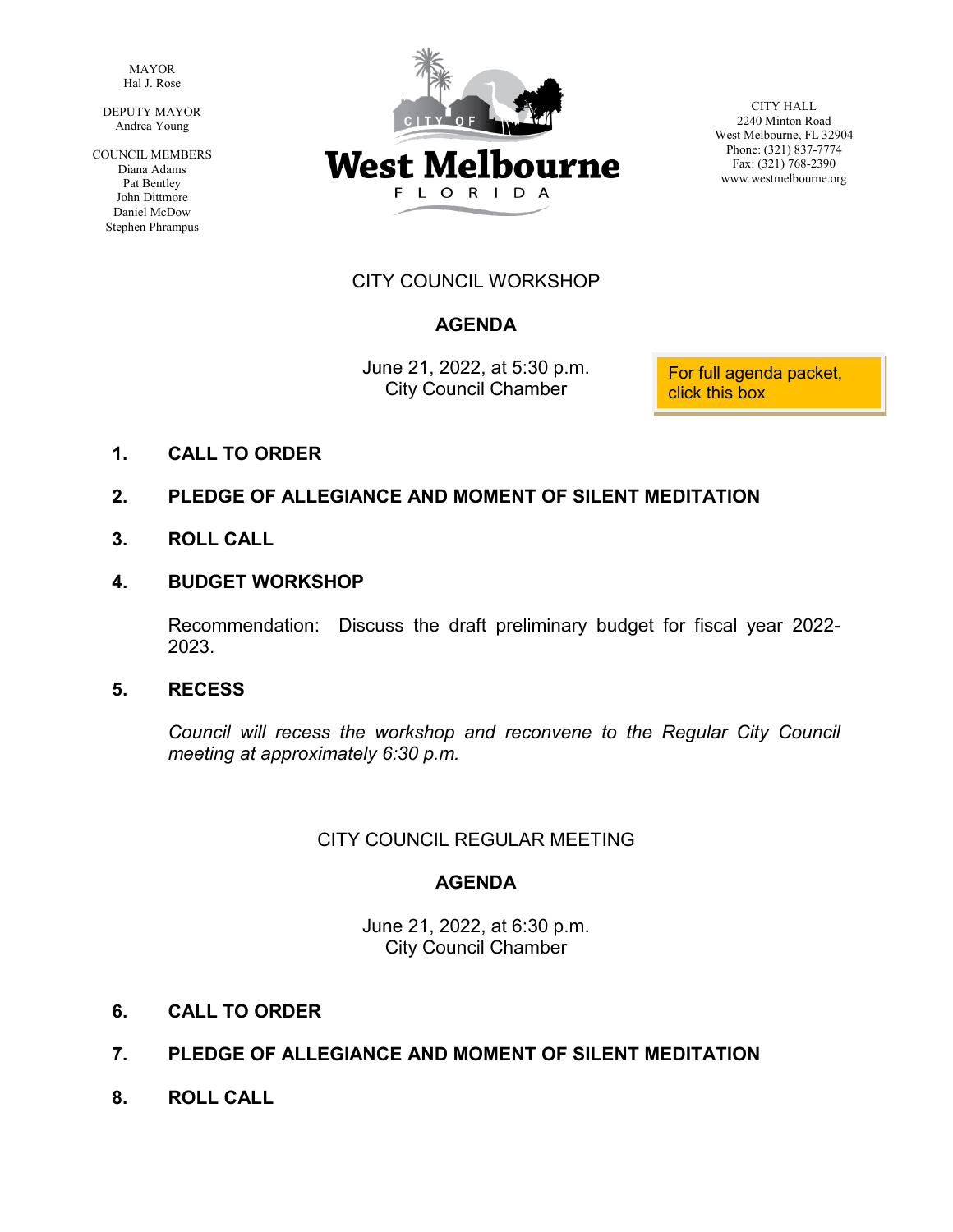Regular City Council Agenda June 21, 2022 Page 2

### **9. PRESENTATIONS/PROCLAMATIONS/INTRODUCTIONS**

A. Introduction of New Employees \*

Assistant City Manager Tom Bradford will introduce GIS Analyst Natalie Jinkins, who started with the City on May 27, 2022. Public Works Director Mark Piccirillo will introduce Water Distribution Worker Ryan Kilmer, who started with the City on May 27, 2022. Building Official Tom Forbes will introduce Building Inspector Dianne Gosine, who started with the City on June 3, 2022.

### **10. PUBLIC HEARINGS**

A. Transmittal of the Comprehensive Plan Map Amendment for Toby Platt Property Located South of US 192 and East of St Johns Heritage Parkway

Recommendation: Hold a public hearing and approve the following:

- 1) Transmit the large scale comprehensive plan map amendment for property located south of US 192, east of St. Johns Heritage Parkway.
- 2) First reading of Ordinance No. 2022-10 changing the future land use of the Toby Platt property from Brevard County Residential 1 (RES-1) and Residential 2 (RES-2) to City of West Melbourne Medium Density Residential (MD-RES) land use designation, conditioned on the execution of the development agreement.
- B. Rezoning of Toby Platt Property Located South of US 192 and East of St Johns Heritage Parkway

Recommendation: Hold a public hearing and approve the first reading of Ordinance No. 2022-11 changing the zoning of the subject property from Brevard County Agricultural Residential (AU) to City of West Melbourne Multi-Family Dwelling (R-2), with the condition that the comprehensive plan map amendment is approved.

C. Development Agreement for the Toby Platt Property Located South of US 192 and East of T. Johns Heritage Parkway

Recommendation: Hold a public hearing and approve the development agreement to limit the use and density and layout of the proposed Pulte Homes development on 51.38 acres of vacant property located east of St. Johns Heritage Parkway, immediately south of Space Coast Town Center and west of Brandywine Estates.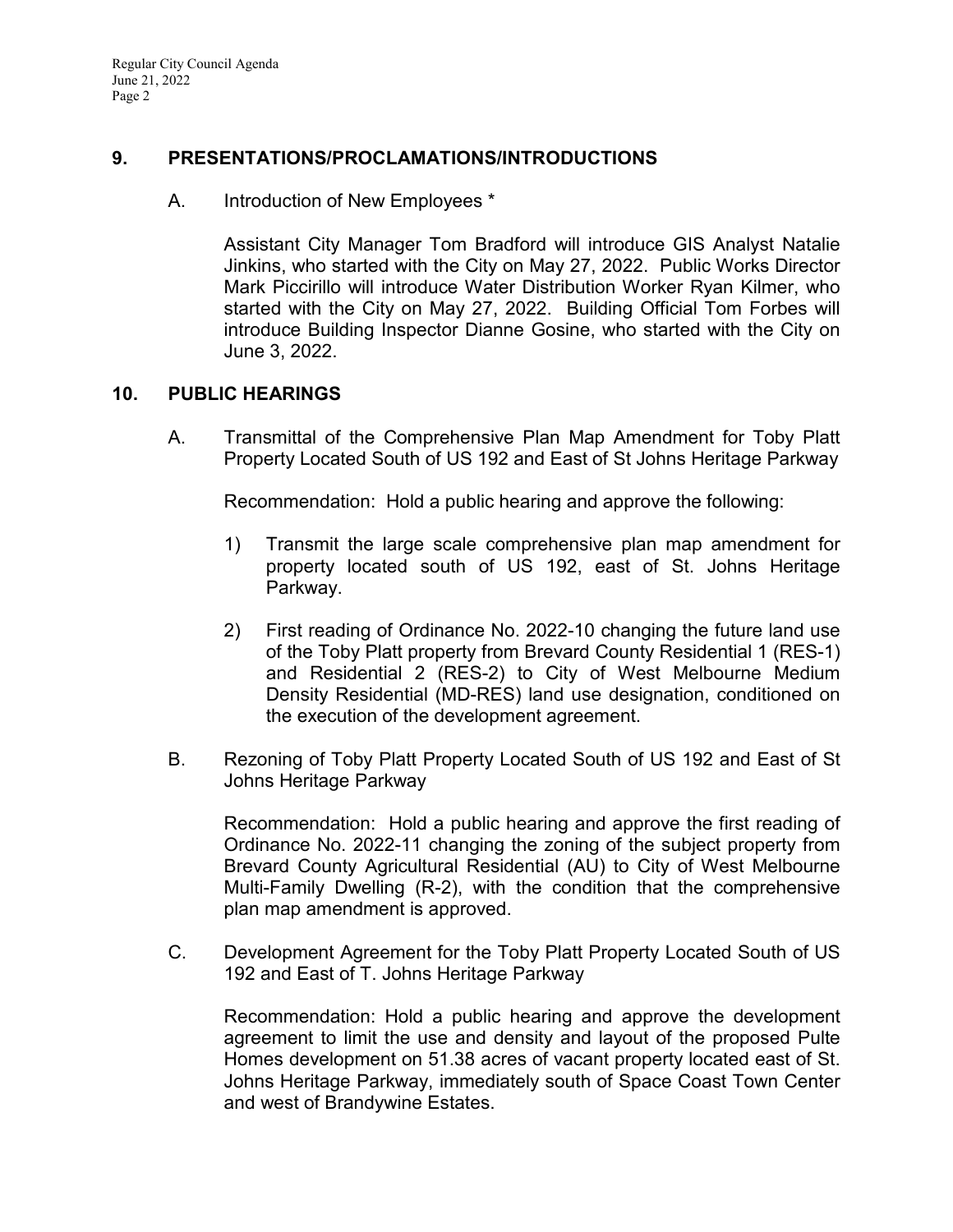D. Integra Multifamily Site Plan

 Recommendation: Hold a public hearing and approve the initial site plan for a 319-unit apartment community known as "Integra at Heritage Commerce Park", located at the northwest corner of the US 192 and St. Johns Heritage Parkway with the following conditions:

- 1) Obtain outside agency permits prior to final site plan approval.
- 2) Pay the fee in lieu of public recreation dedication and enter into the recreation fee agreement.
- 3) Install right turn deceleration lanes on St. Johns Heritage Parkway and US-192.
- 4) In order to ensure viability of the site landscaping, any of the plant species not listed in the approved landscape manual and proposed for installation shall be reviewed on a case by case basis.
- 5) Submit for Council review the two proposed community gates.
- 6) The remaining 8.65 acres at the NW corner of US Highway 192 and St. Johns Heritage must have a minimum of two (2) nonresidential uses (commercial, industrial or institutional) per the Parkway Interchange future land use policy.
- 7) Demonstrate compliance with FEMA and other regulatory agency requirements for a development within a flood hazard area. Engineer shall certify the proposed development will not have adverse impact on adjacent properties and related flood hazard area.
- 8) Dedicate a 10 foot by 10 foot square area at the southwest corner of the property to a government agency such as the City or County for any future expansion or roadway connection revisions to the private driveway known as BJ Lane.
- E. Comprehensive Plan Map Amendment for Space Coast Town Center

Recommendation: Hold a public hearing and approve the first reading of Ordinance No. 2022-12 amending the future land use of a 4.65 acre retention pond from Brevard County Community Commercial (CC) to West Melbourne Parkway Interchange (PI).

F. Rezoning for Space Coast Town Center

Recommendation: Hold a public hearing and approve the first reading of Ordinance No. 2022-13 rezoning a 4.65 acre property from Brevard County Transient Tourist Commercial (TU-2) to Gateway Interchange (GTWY-1) with the condition that the comprehensive plan map amendment is approved.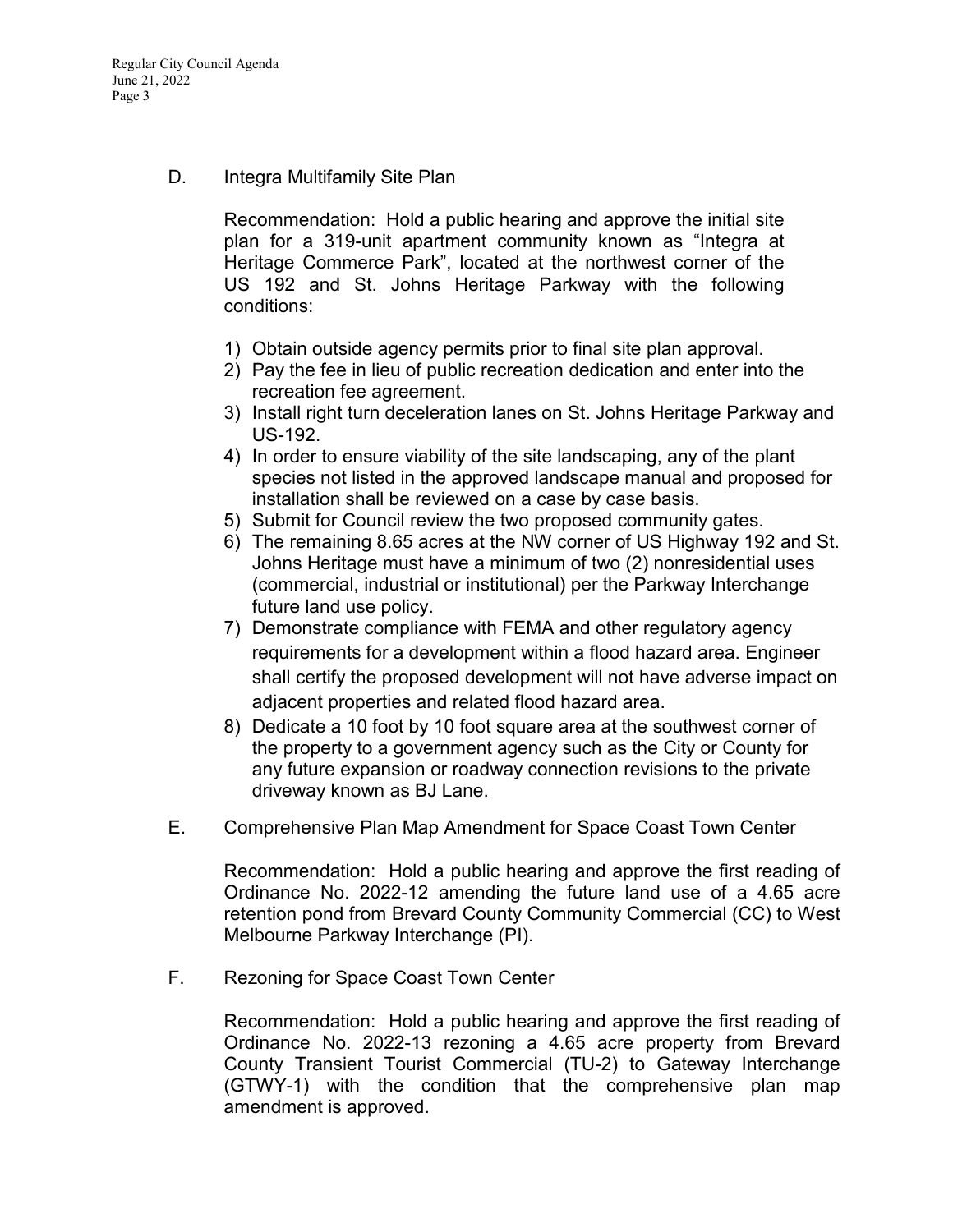# G. Space Coast Town Center Development Agreement Amendment

Recommendation: Hold a public hearing and approve the first amendment to the 2019 Space Coast Town Center development agreement, including the revised conceptual master plan, incorporating the former Brevard County 4.65 acre property.

#### **11. PUBLIC FORUM**

Persons wishing to speak must fill out a Request to Speak form and hand it to the City Clerk. Comments will be limited to three (3) minutes per person. Public Forum will be limited to thirty (30) minutes.

### **12. CONSENT AGENDA**

- A. Approve the Regular City Council meeting minutes for Tuesday, June 7, 2022.
- B. Approve Resolution No. 2022-10 which adopts the revised development fee schedule updating fees.
- C. Adopt Resolution No. 2022-14 setting the revised City Council meeting schedule for calendar year 2022.
- D. Appoint John Frazier to the Business Advisory Board with a term ending November 2022.

### **13. ACTION AGENDA**

A. Space Coast Town Centre Re-Plat

Recommendation: Approve the final plat for Phase 1A of the "Space Coast Town Centre East" subdivision which creates Lot 2 in the mixed use development (located west of I-95, east of St. Johns Heritage Parkway and south of U.S. 192) with the following conditions:

- 1) The comprehensive plan amendment, rezoning and the development agreement revision must be approved prior to recordation of the plat mylar.
- 2) Submit a Trip Vesting Report signed by a traffic engineer per the 2018 Development Agreement between Space Coast Town Centre, LLC and the City of West Melbourne.
- 3) Developer either posts an infrastructure performance bond or builds the subdivision improvements prior to recordation of the plat mylar.